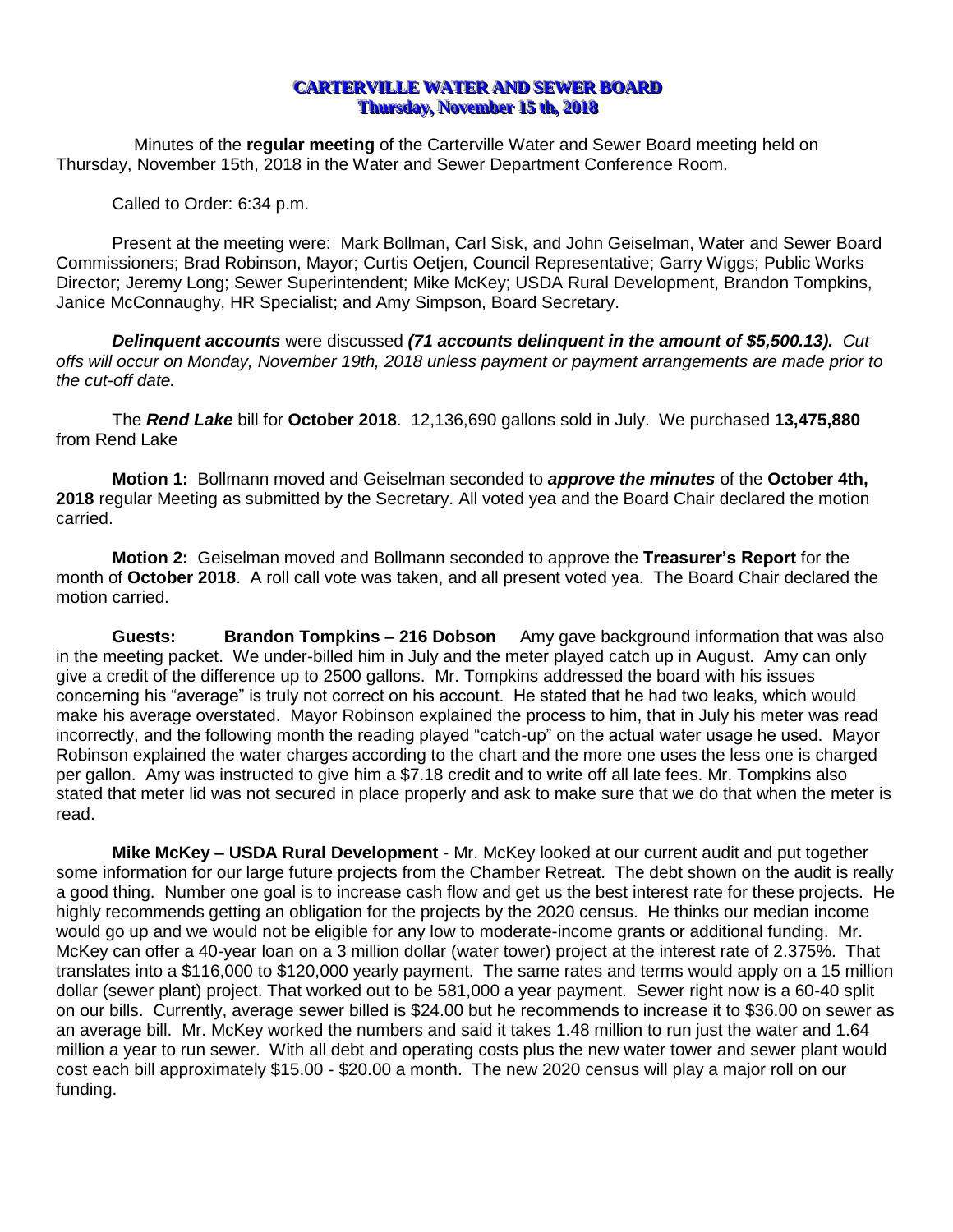**Motion 3:** Bollmann moved and Sisk seconded to approve **payment of the monthly bills for the November** as submitted by the Secretary. A roll call vote was taken, and all present voted yea. The Board Chair declared the motion carried.

**Garry Wiggs Report -** Followell Construction will begin installing meters the second week of December with a goal of 100 meters installed a day. The meters will be installed by meter book. The first installation will be the transmitter on the water tower. All the data will be stored in the cloud and will be accessible for billing until the entire system is up and running on the new system. Amy will also be purchasing a bar code scanner to help with the new system. Garry recommends raising the fine once the new meters are installed due to the higher costs of the electronics. Mayor Robinson is looking at the \$500.00 fine plus damages.

**Jerry Hampton Report-** Jerry Hampton absent. Garry Wiggs reported Jackson Street project is complete and the cost came in under \$20,000.

## **Jeremy Long Sewer Report-**

**Installation Clarifier valves** - The clarifier is up and running and a huge success.

**Motion 4:** Bollmann moved and Geiselman seconded to **pay Dean Bush to install the 2 12" valves for the clarifiers** submitted by the Secretary. A roll call vote was taken, and all present voted yea. The Board Chair declared the motion carried.

**Smoke Testing** - Rodney said the smoking testing is completed and has a map and report to finish. Black, Green and Red Ink on the map. Green is the city violations that need to be taken care of immediately. Rodney will get a final report and bill for next month.

**Security Camera** - Mayor Robinson is working on getting a desk-top computer and have our current IT people do all the installations.

**Sand Filter -** Larger success. New sand, casters, fully online and functional. Jeremy Long asked for a back-up sand filter motor. The spare we purchased last month has been put into use and we currently do not have a back-up on hand.

**Rotors -** Instead of purchasing rotors, Jerry Evans and Jeremy Long rebuilt the rotors ourselves and Jerry did an outstanding job. We will have to purchase a new motor, shiv's and new bearing and the cost will be under \$5,000. The other rotor that has been sitting for 10 years has no flights. We will have to buy 22 flights and is guessing the cost will be much higher and will bring cost to the next board meeting.

**Motion 5:** Geiselman moved and Bollmann seconded to **rebuild the north rotor up to \$10,000** submitted by the Secretary. A roll call vote was taken, and all present voted yea. The Board Chair declared the motion carried.

**Fog Results/ Labs DMR/Compliance** – 27 milligrams per liter on the influent and oxidation ditch is 22 milligrams per liter. Our numbers are showing a FOG related issues. Jeremy Long will be going and meeting with the businesses and reminding them about the grease traps.

**SEDAC** – Jeremy Long attended a seminar at SIU. They will come in and do a free analysis of all our equipment for efficiency. Jeremy filled out the lengthy application and has it ready to submit with board approval. They will pay up to 80% of any improvements.

**Motion 6:** Bollmann moved and Geiselman seconded to **submit the application to SEDAC** submitted by the Secretary. A roll call vote was taken, and all present voted yea. The Board Chair declared the motion carried.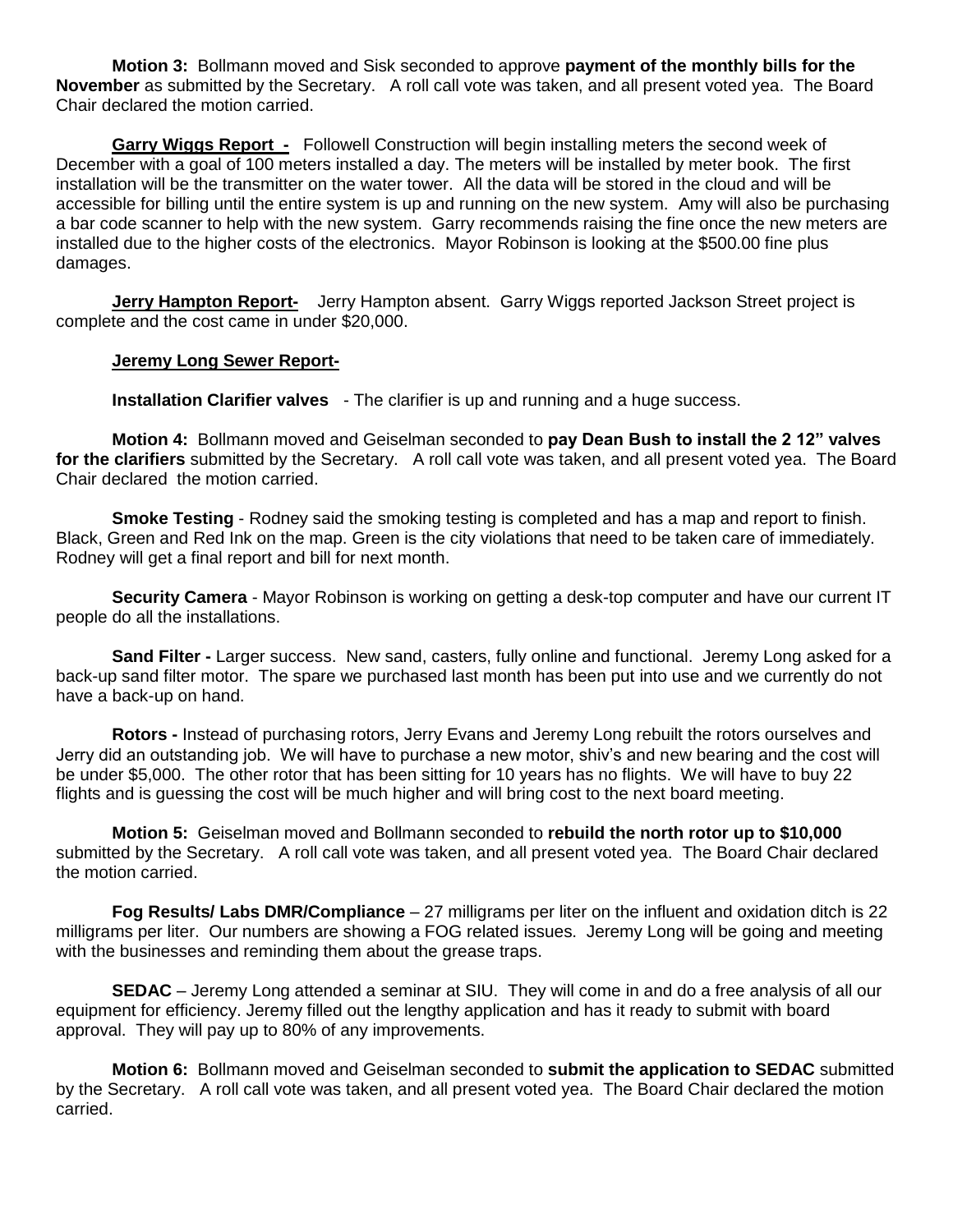**Sludge/Polymer Status –** Jeremy reported no flocking was occurring on the sludge beds because the polymer was set up incorrectly. They fixed the problem.

**EPA Visit** - EPA stated that we needed to fix the fence from the vandalism. Terrace Fence will put in a 10ft gate, straighten the poles, fix bob wire and put in two new poles. Rodney to check with Wiggs on partial responsibility of pervious sewer line contractor for fence damage.

**Motion 7:** Geiselman moved and Sisk seconded to **have Terrace Fence repair and place a new gate up to \$2,500.00** submitted by the Secretary. A roll call vote was taken, and all present voted yea. The Board Chair declared the motion carried.

**Control Panel/Electrical Issues -** Pulley Electric came out and will help resolve the safety issues.

**Accident** - Jeremy Long was hit in the head by additional flood lighting that was knocked on to him. Jeremy was taken to hospital and did have a mild concussion. He then ordered hard hats for all the men at the sewer plant.

**Grit Chamber** - We have blower that is not working for an unknown length of time. Jeremy called Municipal to get a quote for the new blower system.

**Motion 8:** Geiselman moved and Bollmann seconded to **approve up to \$1,850.00 to replace the blower for the grit chamber and filter housing** submitted by the Secretary. A roll call vote was taken, and all present voted yea. The Board Chair declared the motion carried.

**Municipal Equipment/High Tide** – Jeremy is not sold on the High Tide System for our plant at this time. Jeremy does like it for the lift stations.

**Gas Meters** – This has been ordered and delivered

**Motion 9:** Bollmann moved and Geiselman seconded to **purchase new Gas Meters from USA Bluebook in the amount of \$1,089.78** submitted by the Secretary. A roll call vote was taken, and all present voted yea. The Board Chair declared the motion carried.

**Motion 10:** Bollmann moved and Sisk seconded to approve the following **leak credits**:

### **Leak Credits**

| 01-0024 | Martin Simmons, 203 E. Illinois  | \$66.83  |          |
|---------|----------------------------------|----------|----------|
| 14-2320 | Theodore James; 12473 Birch Lane | \$10.94  |          |
| 13-3771 | Cheryl Swann; 600 Arbor          | \$87.54  |          |
| 09-1420 | Nancy McKinney; 413 Barr         | \$3.19   |          |
| 04-3600 | Gary Hanley; 701 Farris          | \$16.98  |          |
| 07-0850 | Alvah Guess; 904 Mulberry        | \$122.64 | \$308.12 |

A roll call vote was taken, and all present voted yea. The Board Chair declared the motion carried*.*

**Motion 11:** Bollmann moved and Sisk seconded to approve the following **pool credits**.

# **Pool Credit**

| 13-3771 | Cheryl Swann; 600 Arbor | \$34.50 | \$34.50 |
|---------|-------------------------|---------|---------|
|---------|-------------------------|---------|---------|

A roll call vote was taken, and all present voted yea. The Board Chair declared the motion carried*.*

# **Engineering Report**-